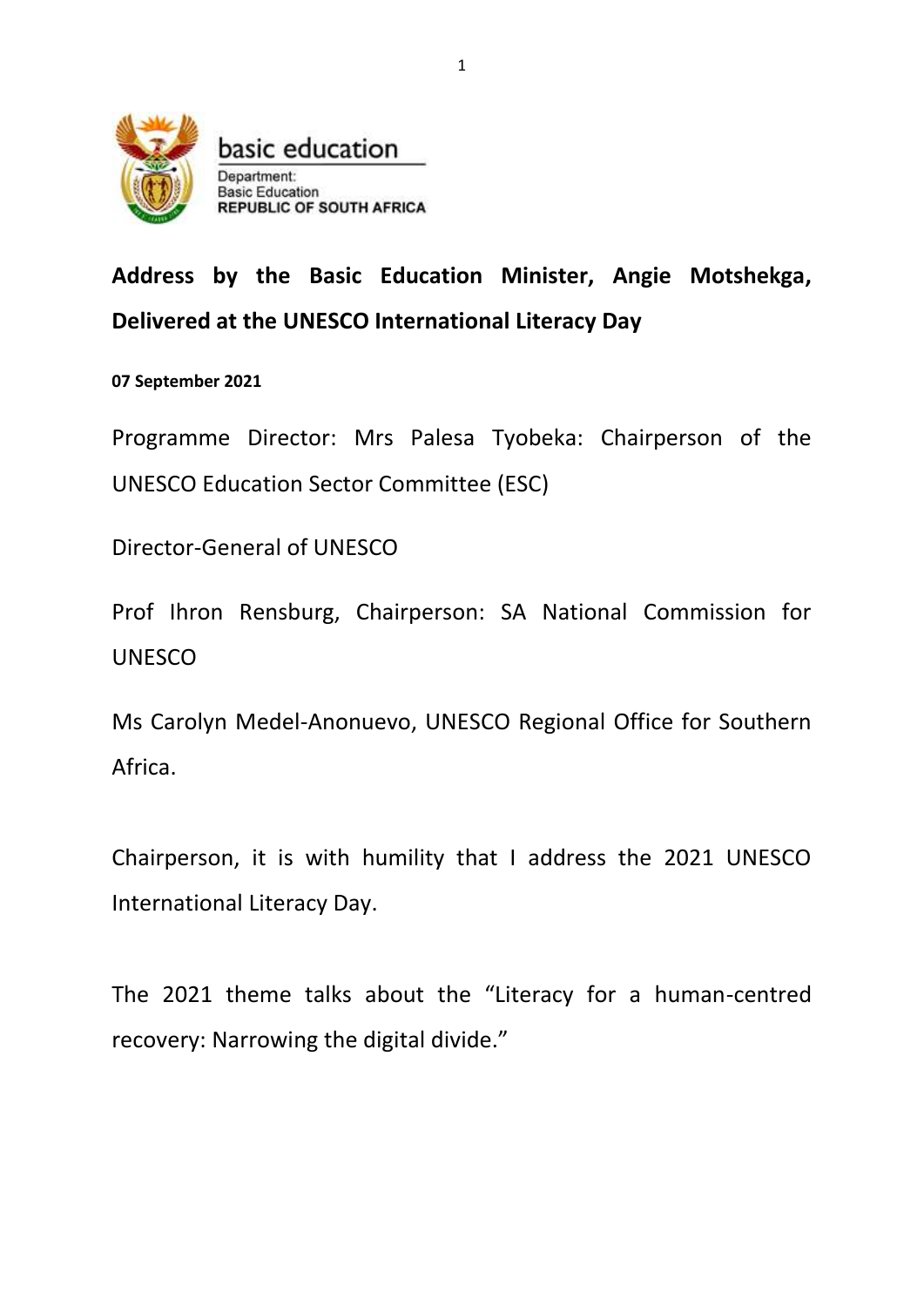It is an important discussion in the context of the rampant Covid-19 pandemic that has forced many across the globe to accelerate the adoption of digital technologies to advance the right to literacy.

Literacy is a human right and the basis for lifelong learning.

It empowers individuals, families and communities and improves their quality of life.

Because of its "multiplier effect", literacy helps eradicate poverty, reduce child mortality, and curb population growth.

It also contributes to achieving gender equality and ensure sustainable development, peace and democracy.

In today's rapidly changing and knowledge-based societies, the acquisition of basic literacy skills and the advancement and application of such skills throughout life is critical.

We are acutely aware that our learners haven't fared well despite notable improvements in the recent rounds of international testing systems as a country.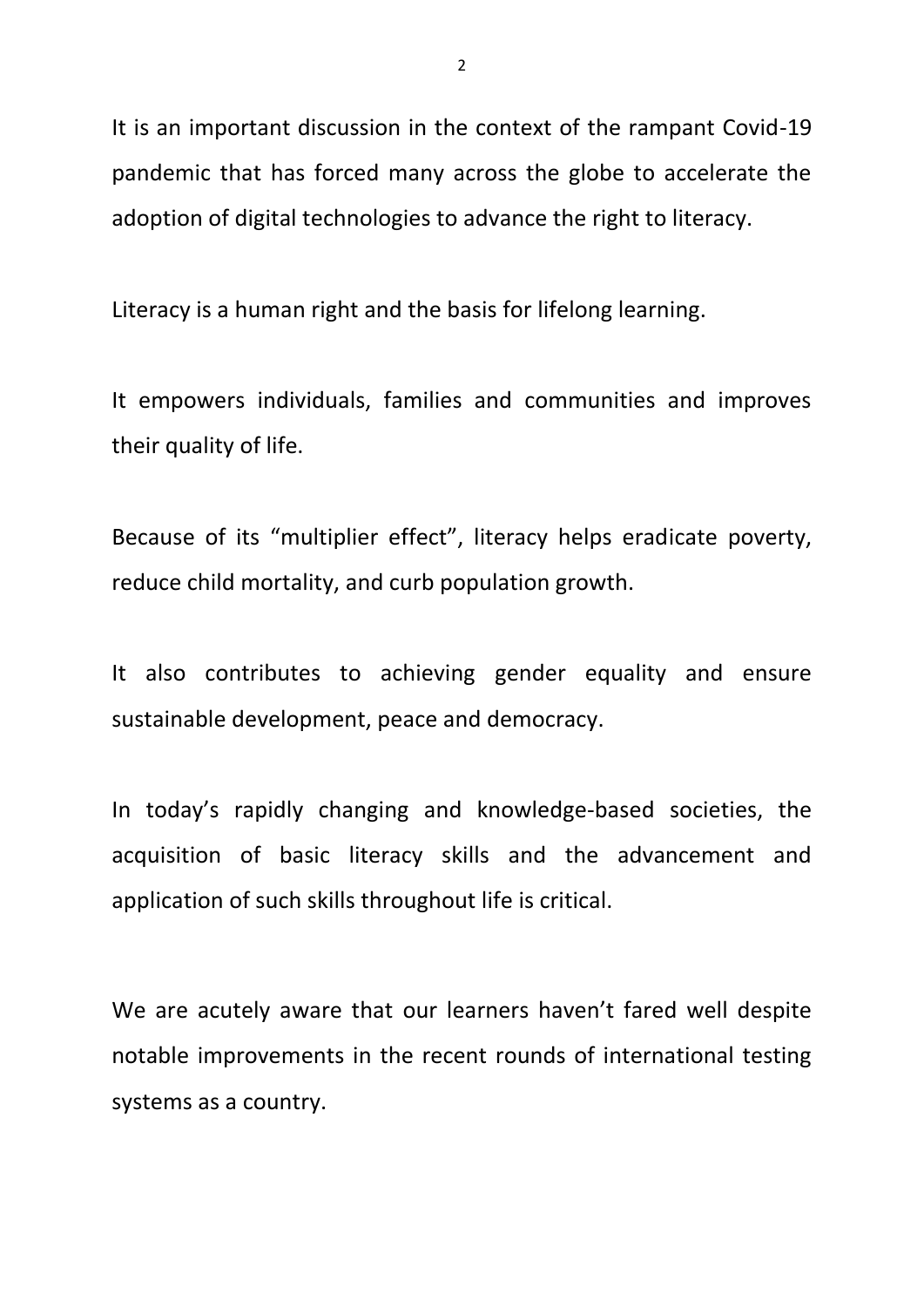Be it the Southern and East African Consortium for Monitoring Education Quality (SACMEQ)) or The Progress in International Reading Literacy Study (PIRLS).

Although not yet to celebrate, we have also noticed an upswing in the Trends in Mathematics and Science Study (TIMSS) assessments.

We have committed ourselves to improve South Africa's average in SACMEQ results for Grade six Languages and Mathematics from 495 to 600 points by 2022.

We intend to improve the average Grade eight scores in the Trends in Mathematics and Science Study (TIMSS) from 264 to 420 points by 2023.

By 2030, we hope to reach the desirable 500 centre points in TIMSS for the Grade eight scores.

As a result, of these lofty goals, South Africa has added a new impetus to the literacy endeavours since the May 2019 general poll.

We remain convinced that literacy (reading and writing) and numeracy are the heartbeats of basic education.

His Excellency Mr President Cyril Ramaphosa has given us as the basic education sector a mandate to ensure that every learner can read with comprehension across all the subjects by their tenth birthday.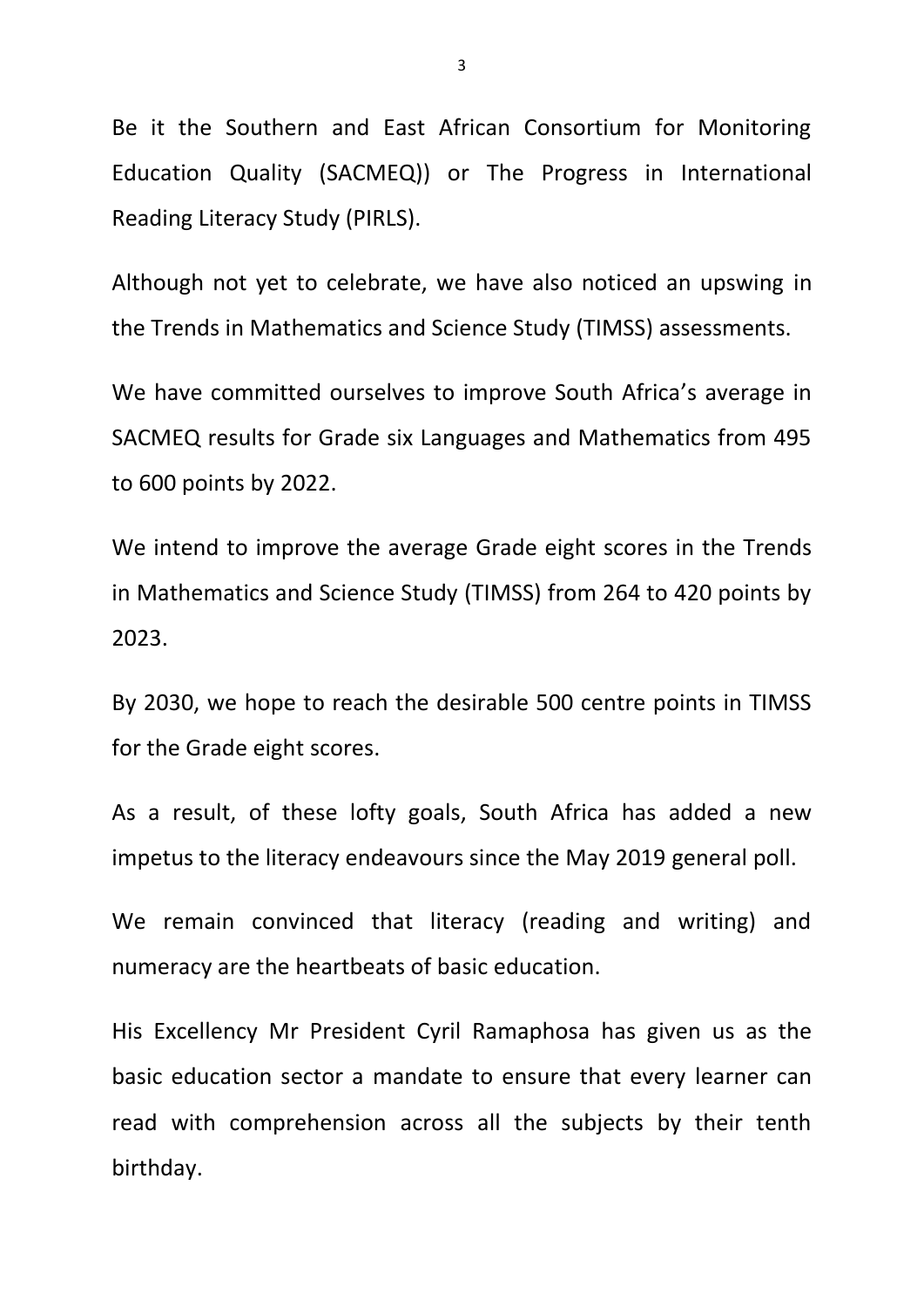Thus, we have since coined eleven priorities to take the basic education sector to the next level.

Invariably, we decided that improving the foundational skills of literacy and numeracy, especially 'reading for meaning,' is now our apex priority.

In 2019, we launched the National Reading Coalition (NRC) to support reading improvement across the country.

The NRC's main tasks are establishing reading clubs, training teachers, and material development in Reading, Numeracy and Literacy.

They also have to mobilise resources and expertise to enhance quality teaching and learning in the reading, numeracy, and literacy space.

The NRC has developed and advocated a national plan that aligns and coordinates various initiatives that support existing initiatives, including the 'Read to Lead' campaign.

Subsequently, we have launched a comprehensive "cradle to grave," Integrated National Reading Sector Plan.

The spanking new *Integrated National Reading Sector Plan* aligns with our policy lodestar, the *National Development Plan (NDP)* that seeks to achieve critical developmental milestones by 2030.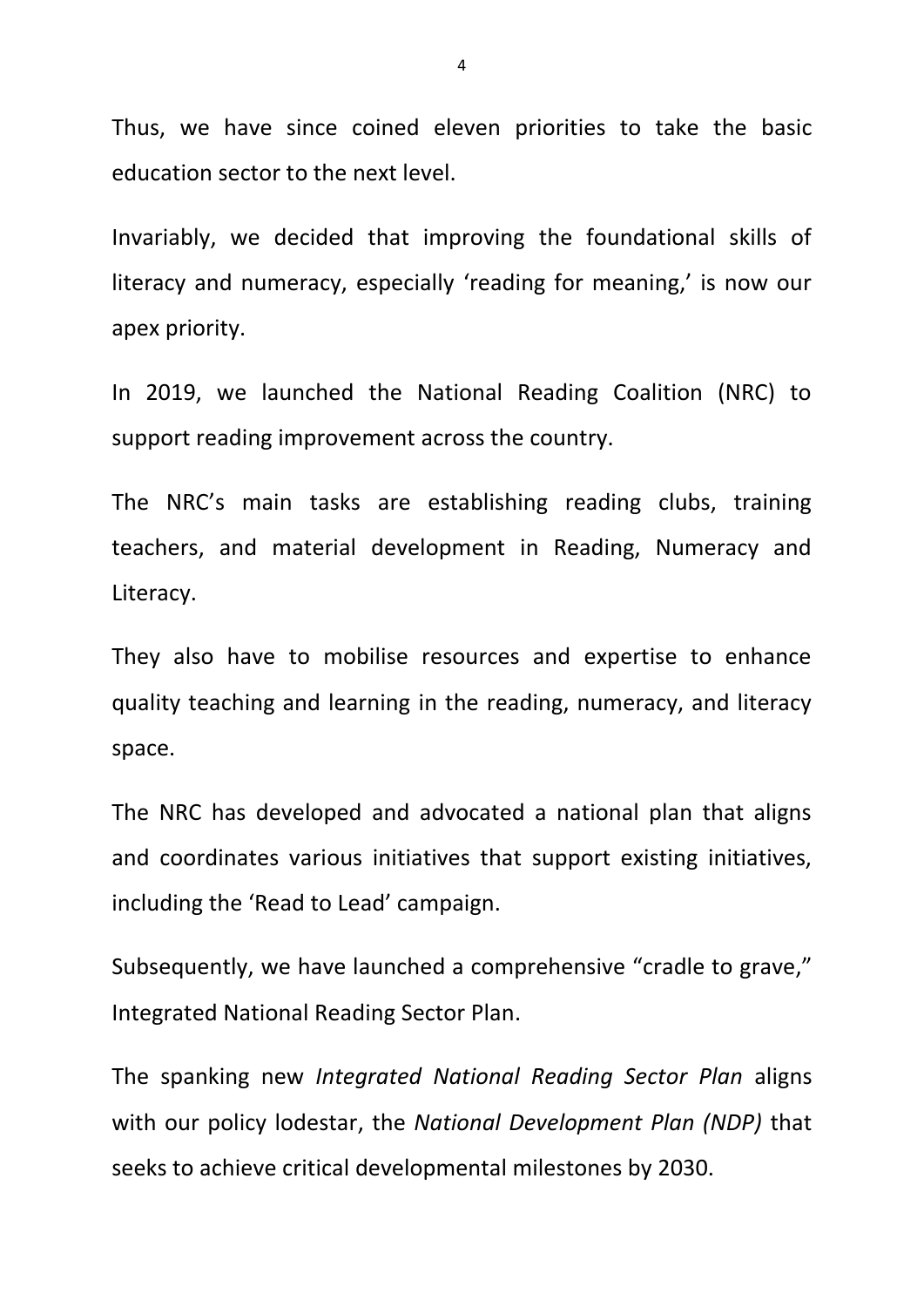The *NDP* envisions that by 2030, schools will provide all learners with quality education, especially in Literacy, Mathematics and Science.

The National Reading Sector Plan is an overarching evidence-based strategy that will alter the country's entire reading and literacy landscape.

It complements rather than replace all existing literacy initiatives, including the *Read to Lead Campaign*.

The main thrust of our comprehensive National Reading Sector Plan is to ensure reading for meaning across the curriculum, in all grades, and in all schools throughout the country.

Our plan is to ensure that we teach all our learners to read well, to read for meaning.

By 2024, the plan would have been successfully implemented throughout the system, meaning: wall-to-wall coverage, circuit by circuit, district by district, and school by school.

This means all teachers would have been trained on the latest reading pedagogies.

This National Reading Sector Plan will be supported by teachers and subject advisors trained on reading methodologies.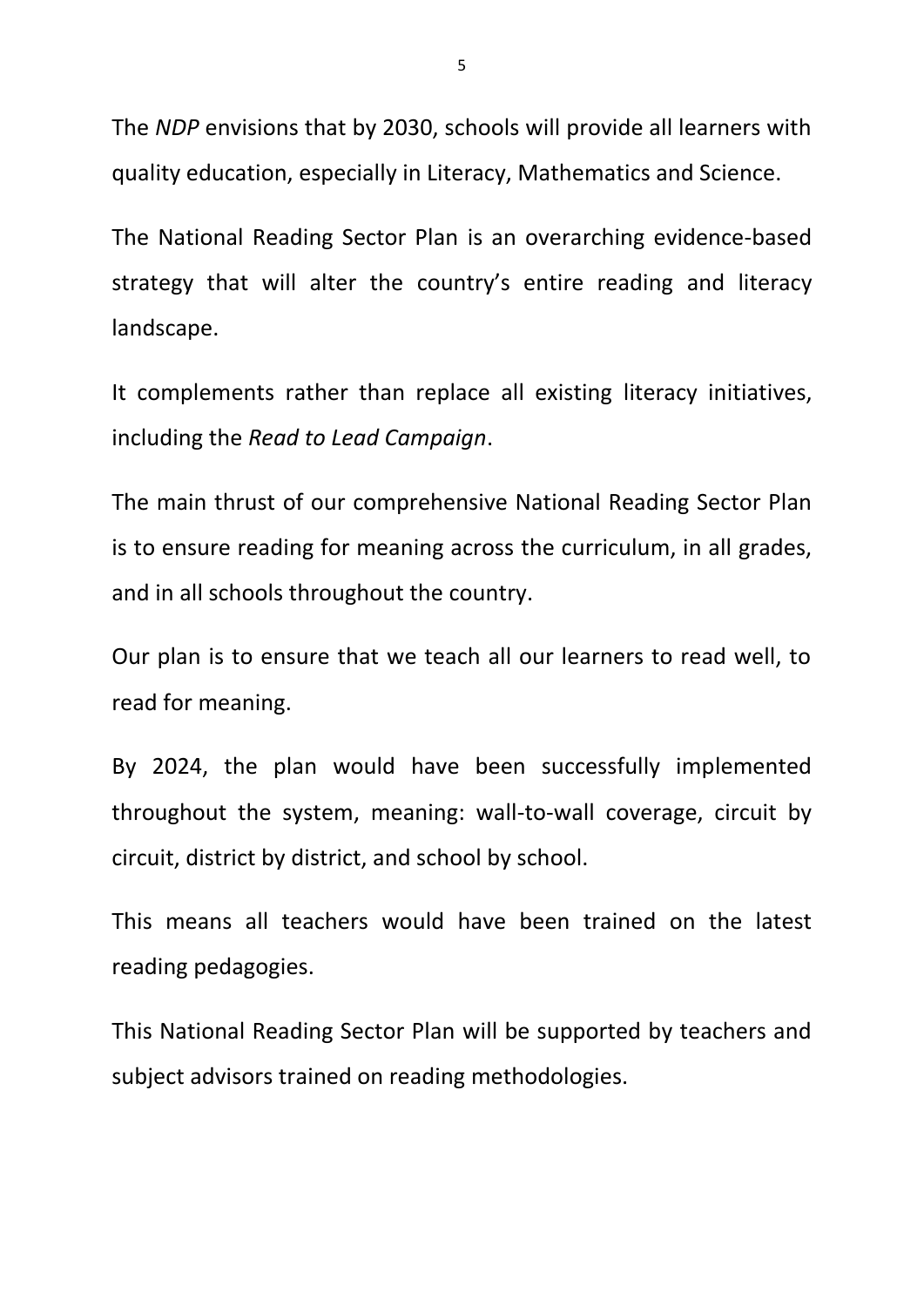All our learners would have been provided with a minimum reading pack for improving their literacy levels.

We would have mobilised civil society across the nook and cranny of our country to be part of this reading revolution.

All parents of school-going children will form the backbone of this National Reading Sector Plan

As Government, we have resolved that we need to socialise all our learners into becoming life-long readers.

We must support them in their reading for academic purposes, and for knowledge and for enjoyment.

We have emphasised in our public messaging that the importance of literacy is not a portion of education; it is education.

Since 2017, we have implemented the Primary School Reading Improvement Plan (PSRIP) in this regard.

The programme aims to improve literacy and reading outcomes in Grades 1-6, with a key focus on teacher development and support.

The PSRIP aims to strengthen the capacity of Foundation and Intermediate Phase teachers to teach learners how to read more effectively.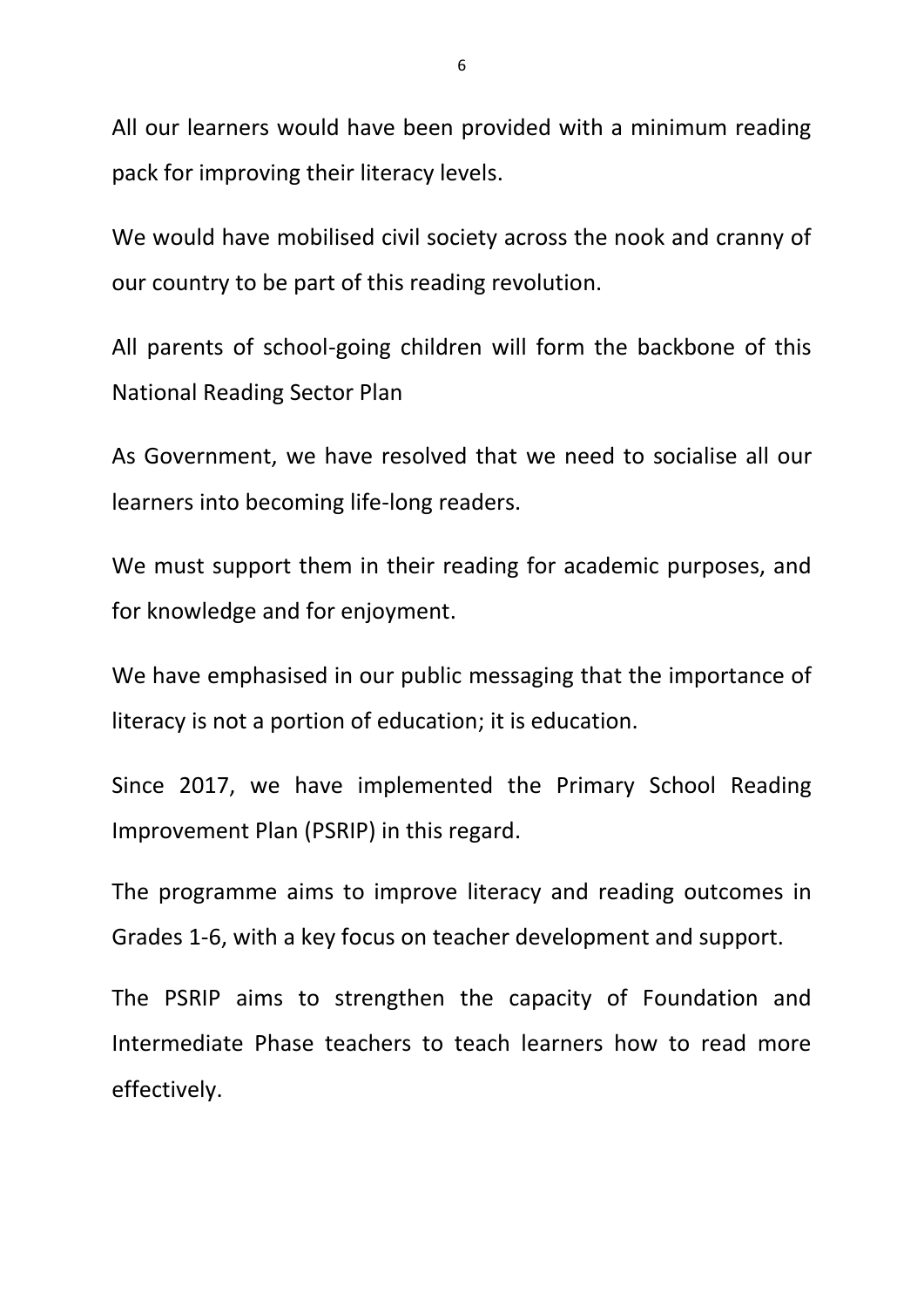It achieves this by improving the skills of Subject Advisors to provide adequate support to teachers and upskilling School Management Teams (SMTs).

We have launched the much-vaunted Early Grade Reading Assessment (EGRA) to ensure evidence-based tracking of improvements.

The objective of EGRA is to track the reading proficiency levels of learners at regular intervals with a sample of learners in all the 11 official languages.

We focus on languages offered as the Languages of Learning and Teaching (LoLT) and English First Additional Language (EFAL) to inform interventions in the teaching and learning of reading.

We have also launched the Early Grade Reading Study (EGRS).

The developmental objective of EGRS is to inform national scale-up of evidence-based programmes that positively impact reading and literacy outcomes in the early grades

The EGRS aims to build evidence about what works to improve the learning and teaching of early grade reading in South African schools.

It is a research project that has investigated the impact of alternative forms of support.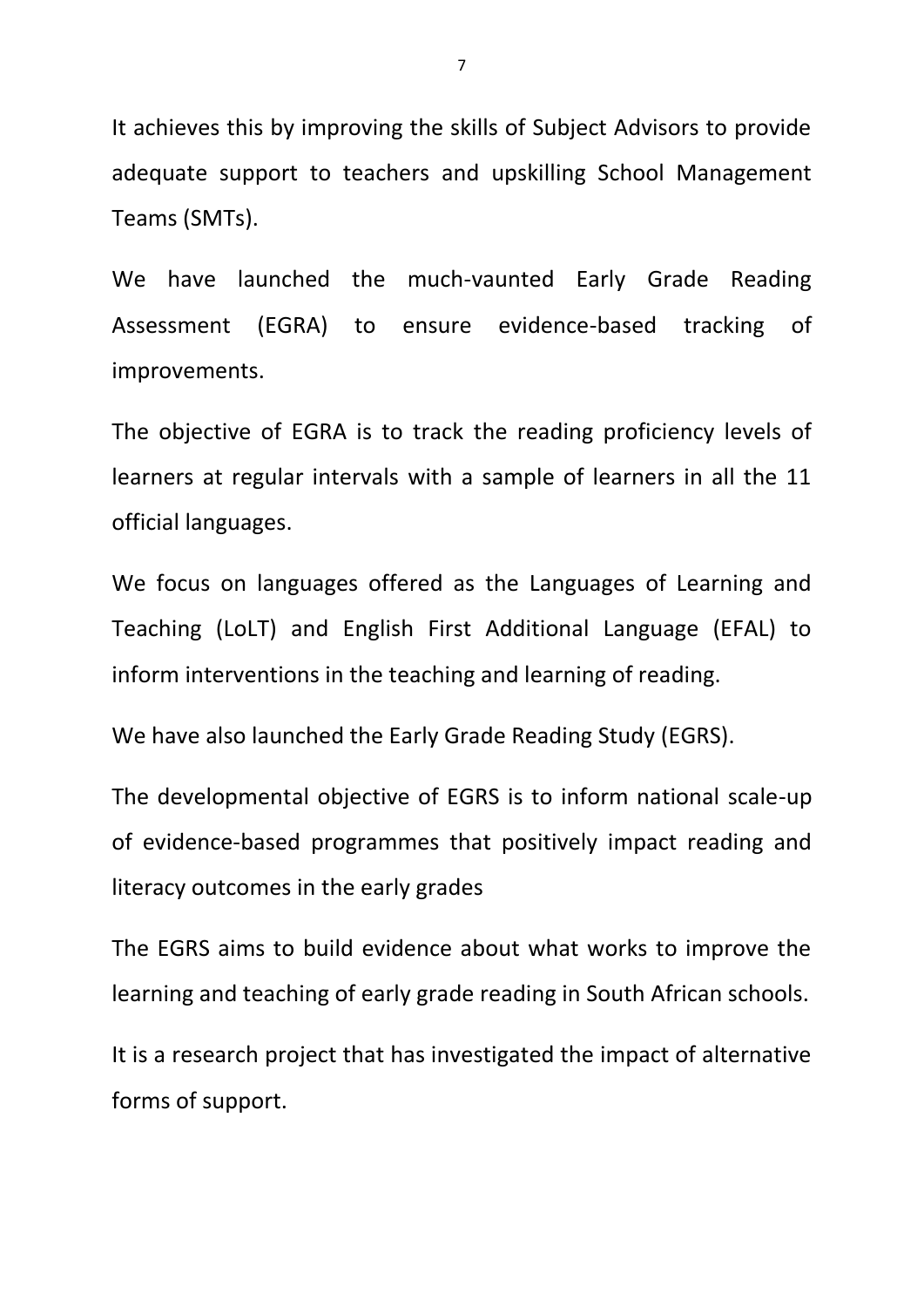It focuses on the implementation of the Home Language Literacy and English First Additional Language curriculum.

Interventions have been undertaken in the North West province (2015-2017) and Mpumalanga Province in 2017-2019.

We have begun to provide teacher toolkits with the following: lesson plans, workbooks, Big Books, graded readers, most importantly, interactive digital content and trackers.

We are also providing teachers with tablets loaded with digital curriculum resources to aid in teaching in the  $21<sup>st</sup>$  century.

I am proud to announce that South Africa has designed its first-of-itskind online programme dubbed *The Comprehension Across the Curriculum* that offers an opportunity for teachers to be upskilled in reading comprehension.

The programme will be launched later this month and will train teachers to teach reading comprehension skills across the curriculum.

In line with the UNESCO advice, South Africa intends to relaunch the much improved Early Childhood Development (ECD) sector under the basic education department in 2022.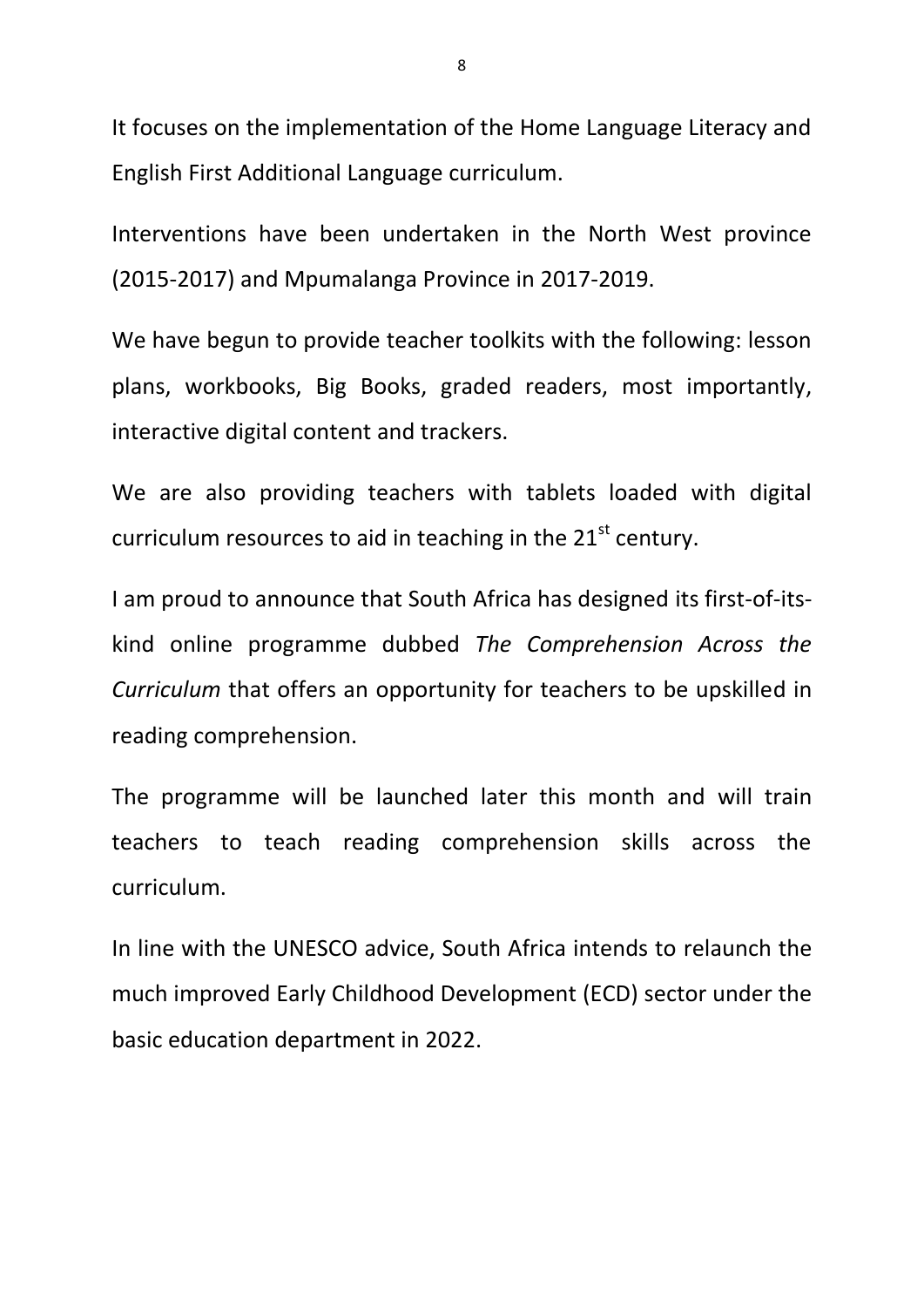The planned ECD function shift from Social Development Department provides us with an opportunity to implement early years literacy and numeracy programmes.

To this end, we have already conceptualised a Service Delivery Model for ECDs, which spells out our vision improvement.

In the meantime, we are working with United Nations Children's Fund (UNICEF) to promote play-based learning in ECDs and the Foundation phase.

To address disparities in basic education, we have the novel Rural Education Assistants' Programme (REAP).

The REAP programme uses Education Assistants in the Foundation and Intermediate Phases (Grades 1-4) to improve the quality of education, particularly literacy and reading skills, in rural schools.

The programme aims to improve learner performance in these schools and improve the livelihoods of unemployed youth by equipping them with skills that will increase their employability and chances to study further.

9